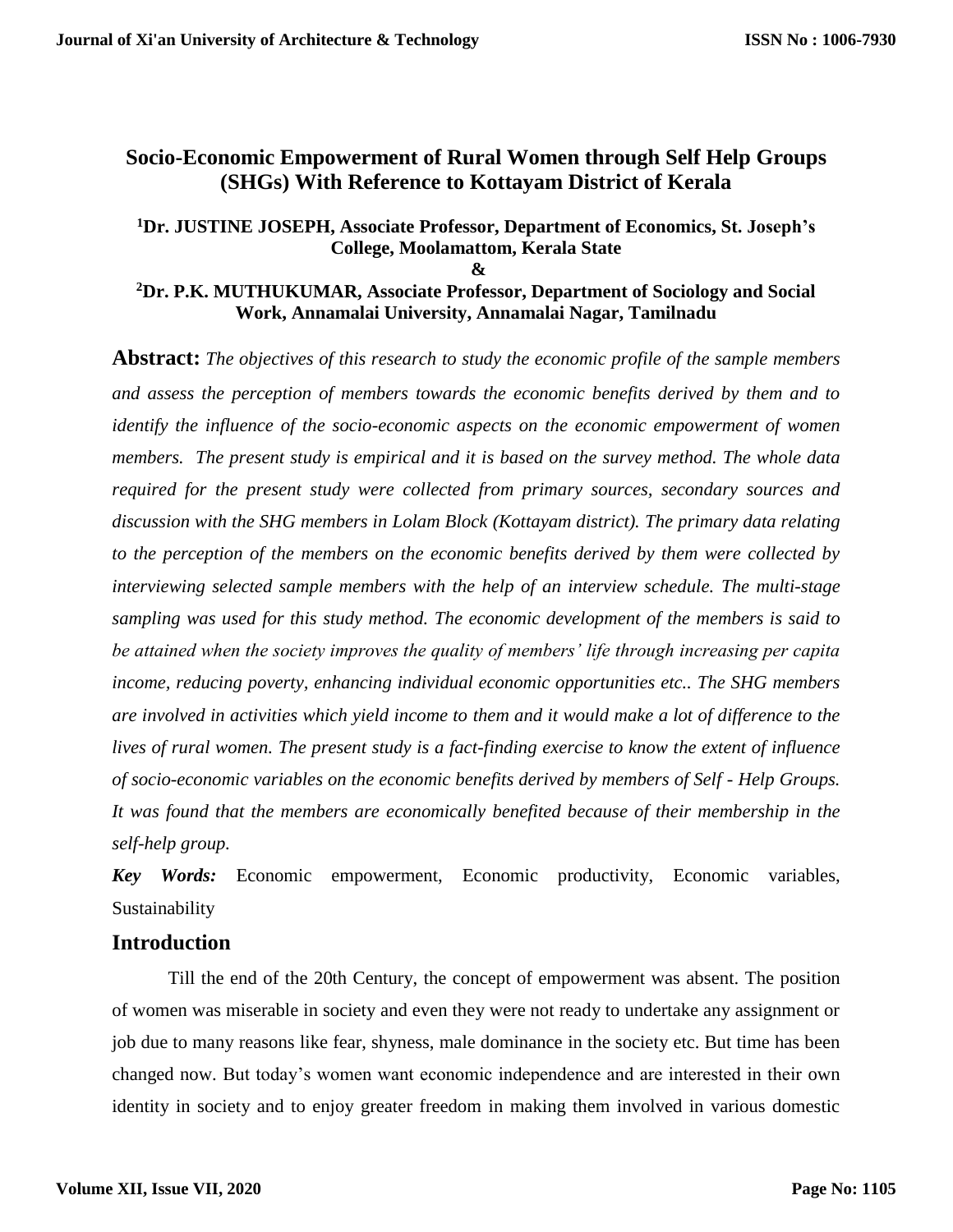and social activities. Empowerment provides greater access to knowledge and resources, more autonomy in decision making, greater ability to plan lives, more control over the circumstances which influence lives, and freedom from customs, beliefs and practices. Thus, empowerment is an active multi-dimensional process to enable women to realize their identity and power in all spheres of life. The economic development of the members is said to be attained when the society improves the quality of members' life through increasing per capita income, reducing poverty, enhancing individual economic opportunities, better education, improved health and nutrition, conservation of natural resources, a cleaner environment, and richer cultural life. The development of new policies programmes and even projects facilitated changes in the status of women by assisting low-income women. This concern for low-income women's needs has coincided historically with recognition of their important role in development. The empowerment approach is the most recent and is aimed at empowering women through greater self-reliance and internal strength. Government of India has initiated, through its policy of empowering the women, formation of self-group provided to give proper attention to their economic independence through self-employment, entrepreneurial development and well-being that ultimately leads to its contribution. The SHGs empower women with common perception both socially and economically. The SHG members are involved in activities which yield income to them and it would make a lot of difference to the lives of rural women. Economic independence is one of the means to empower women. Enhancing women's economic productivity is an important strategy for improving the welfare of Indian households living below the poverty line. The existence of disempowered women in a state of economic, political, social and knowledge is known to be a major hindrance to economic development. Incomegenerating activities are considered as those initiatives that affect the economic aspects of people's lives through the use of economic tools such as credit. The Self-Help Group provides an appropriate platform for initiating and sustaining income-generating activities for the rural women with the help of the credit facilities provided through the varied financial institutions. SHGs have been emerged as a powerful instrument to alleviate poverty and for the empowerment of women in the rural economy. SHGs through the network of commercial banks, co-operative banks, regional rural banks, NABARD and NGO's has been largely supplying driven and a recent approach in the provision of financial services to the poor and further upgrading their status in the society. In this way, SHGs are important not only to reduce rural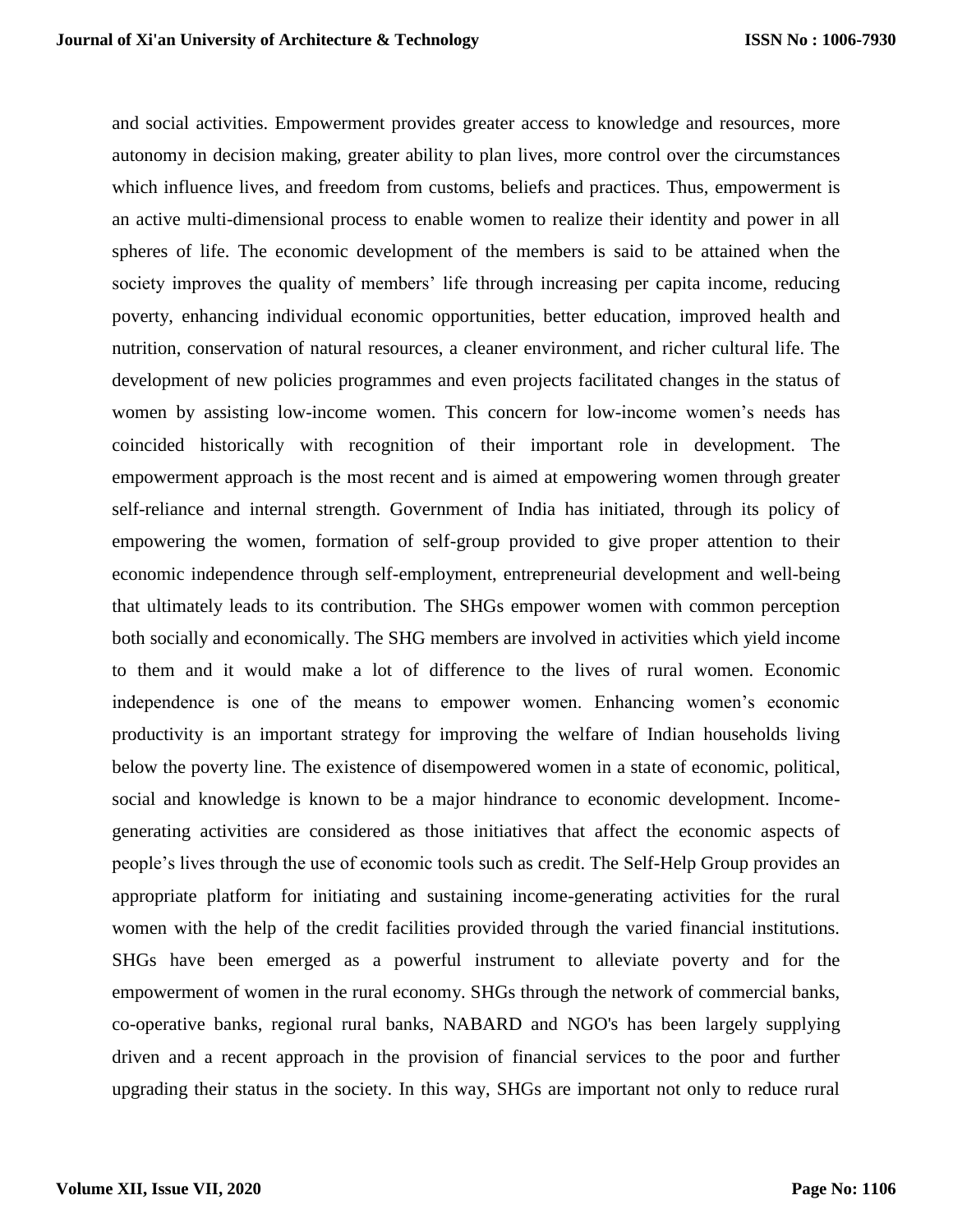poverty, to promote rural savings but also to increase gainful employment. It is a homegrown model for poverty reduction which simultaneously works to empower and shape the lives of its members in a better way. Groups are expected to be homogenous ensuring that the members with similar interest can participate freely in the self-help group. Self-help groups (SHGs) movement has triggered off a silent revolution in the rural credit delivery system in India. SHGs have proved as an effective medium for delivering credit to rural poor for their socioeconomic economic empowerment.

#### **Women Empowerment in India**

The Indian Constitution, in its fundamental rights, has the provision for equality, social justice and protection for women. Despite these rights, women are still discriminated and exposed to inequalities in all spheres of day to day life. The year 2001 had been declared by the Government of India as "women empowerment year" to focus on the vision where women are equal partners on par with men. Women of today are not like the early days. They readily come forward to identify their potentialities and achieve their desired goal. And the Government has provided the scheme - "Self Help Groups" to enable women to achieve economic independence through self-employment, entrepreneurial development, etc.

### **Self Help Groups in India**

SHG is a small voluntary association of poor people, preferably from the same socioeconomic background who come together for solving their common problems through self-help and mutual-help. It is an informal and homogeneous group of not more than twenty members. SHG promotes small savings among its members.

The SHGs, in India, have come a long way since its inception in 1992. At present, it is widely used as an instrument to empower women socially and economically the self-help groups" thereby leading to the overall development of women. The SHGs are the viable pathways for the empowerment of women.

#### **Review of Literature**

Ranjula, B. S. and Fan Y. W. (2007), in the study "Does Microfinance Empower Women? Evidence from Self-help Groups in India" found that women empowerment takes place when women challenge the existing social norms and culture, to effectively improve their wellbeing and there is significant empowerment in the women empowerment of SHG members.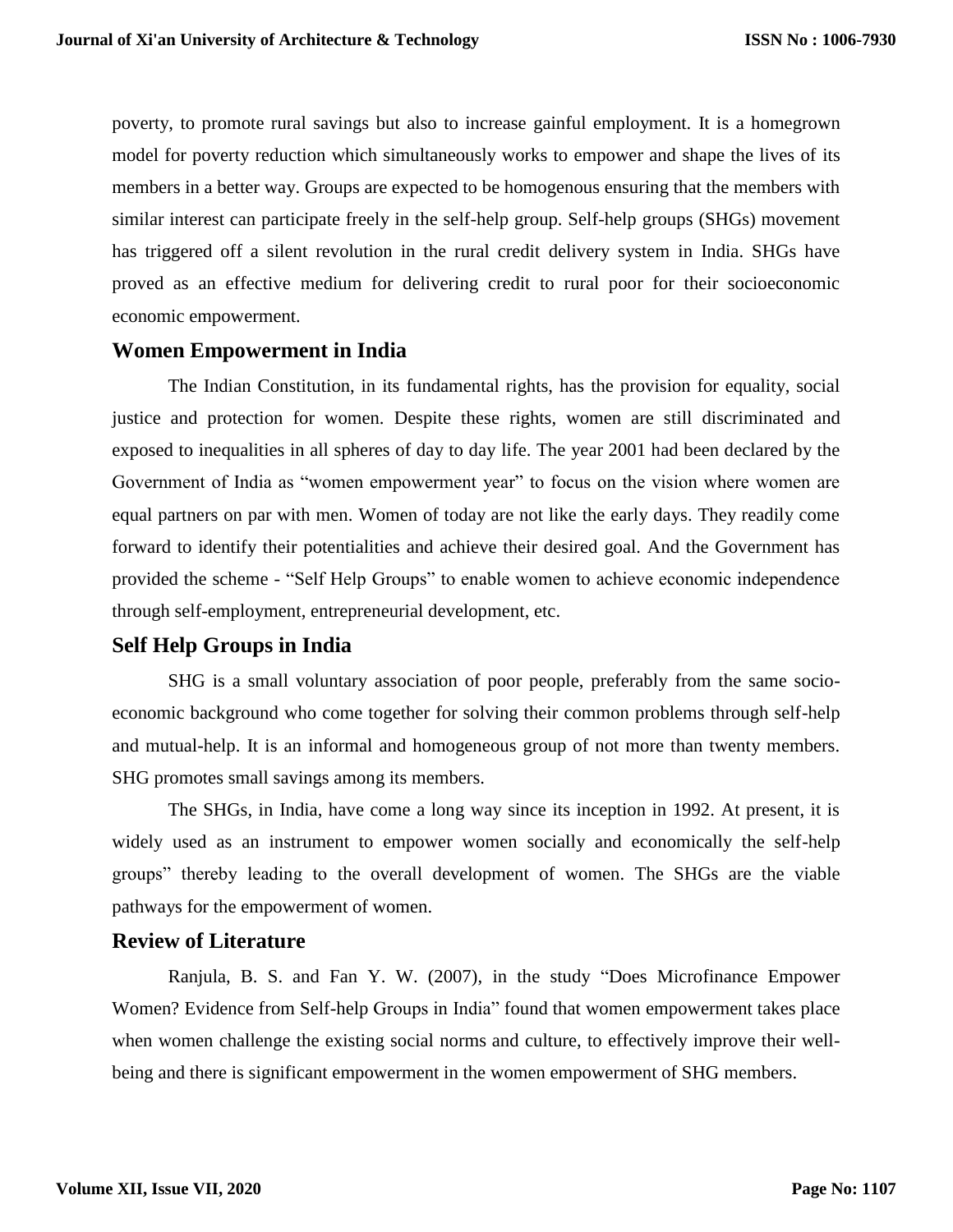Venkatesh, J. and Kala, K. (2010), in a study titled "Empowering rural women all the way through self groups" analyzed the economic empowerment of women in the South Tamil Nadu and found that after joining the SHGs the economics of the women members have augmented and the monthly household outflow has also been uplifted considerably. The SHGs in South Tamil Nadu are very victorious to extend women empowerment in rural areas.

Shiralashetti, A. S. (2010), in her study entitled "Women Empowerment through Self-Help Groups in Bijapur District: A Study" found that monthly income, increase in monthly expenses, enhanced savings, increase in power to make family decisions and so on. This shows that the SHG movement is in the right direction towards eradicating the poverty of the people.

Vinayagamurthy, A. (2011), in a study titled "Women empowerment through self-help groups. A case study in the north Tamil Nadu" analyzed the women empowerment through SHGs in the north Tamil Nadu and found that the income of the women has increased after joining the SHG thereby leading to considerable increase in their expenditure and a slow increase in their savings. The SHGs in Tamil Nadu are very successful to develop women empowerment in rural areas.

Mahender, M. V. S., Reddy, S. A. and Bhat, M. S. (2011), in a study titled "A study on economic empowerment of women through self-help groups in Mahabubnagar District of Andhra Pradesh" explored the role of SHGs in the empowerment of women in Mahabubnagar district of Andhra Pradesh and found that there was an increase in the income and savings level among the members of the SHGs thereby help increase in the purchasing power of the women members. The purchasing power of the women members.

Uma, N. (2012), in a study titled "Self-help group: An effective approach to women empowerment in India" examined the women empowerment through SHGs and explained the position of women empowerment in India and found that the SHGs have been more successful in improving their living conditions thereby help to alleviate poverty besides women empowerment.

#### **Objectives of the Study**

- $\triangleright$  To study the economic profile of the sample members and assess the perception of members towards the economic benefits derived by them.
- $\triangleright$  To identify the influence of the socio-economic aspects on the economic empowerment of women members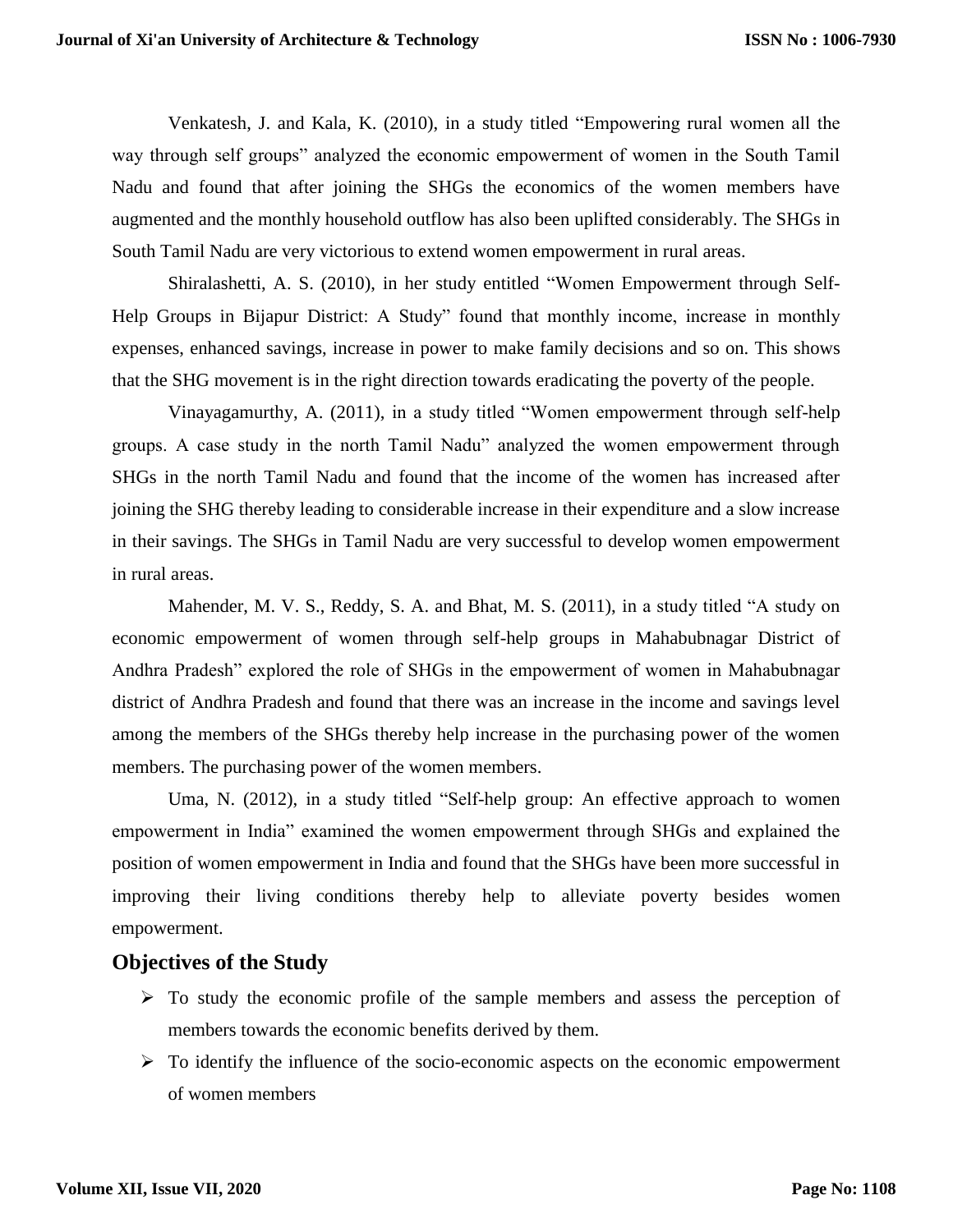### **Research Methodology**

The present study is empirical and it is based on the survey method. The whole data required for the present study were collected from primary sources, secondary sources and discussion with the SHG members in Lalam Block. The primary data relating to the perception of the members were collected with the help of an interview schedule**.** The secondary data relating to the study relating to the number of SHGs in the study area, its members and other relevant information were obtained from various published and unpublished records.

## **Sampling**

Lolam Block is situated in a rural area of Kerala; it is one of the 12 blocks of Kottayam district. According to the administration records, the block number of Lalam is 97. The study used a multi-stage sampling method. In the first stage, the List of villages was obtained from the local authorities. From the list, SHGs with more than 4 years of experience were identified. The Lalam Block block has 10 villages and there are a total of 24973 houses in this Block. Among these 10 villages 1562 SHGs, SHGs were existing for more than 4 years. Among the groups, 10% of the groups were selected by applying a simple random sampling method by using Tippet random numbers and it worked out for one hundred and fifty-six groups. Then, two members from each group were selected as the respondents for the study using a simple random sampling method and it worked out for a total of three hundred twelve. Thus, on the whole, sample respondents for the present study were 312.

# **Analysis of Data**

The interview schedule is constructed by including Personal variables and variables for their economic activities and personal behaviour of the group members. It includes variables like Age of the members, Marital status of the members, Social category of the members, Lalam block in which members reside, Literacy level of the members, Occupational status of the members, Family type of the members, Family size of the members, Status of the members in their family, Monthly family income of the members, Average monthly expenses of the members, Average monthly savings of the members, Value of assets possessed by the members, Reasons for joining as a member in the SHG's, Period of association with SHG's, Member's status in their groups, Grade status of their groups. Information was also collected for the perception of members in terms of economic variables or aspects which are considered as one which gives empowerment. The different aspects identified are – Control over her income, takes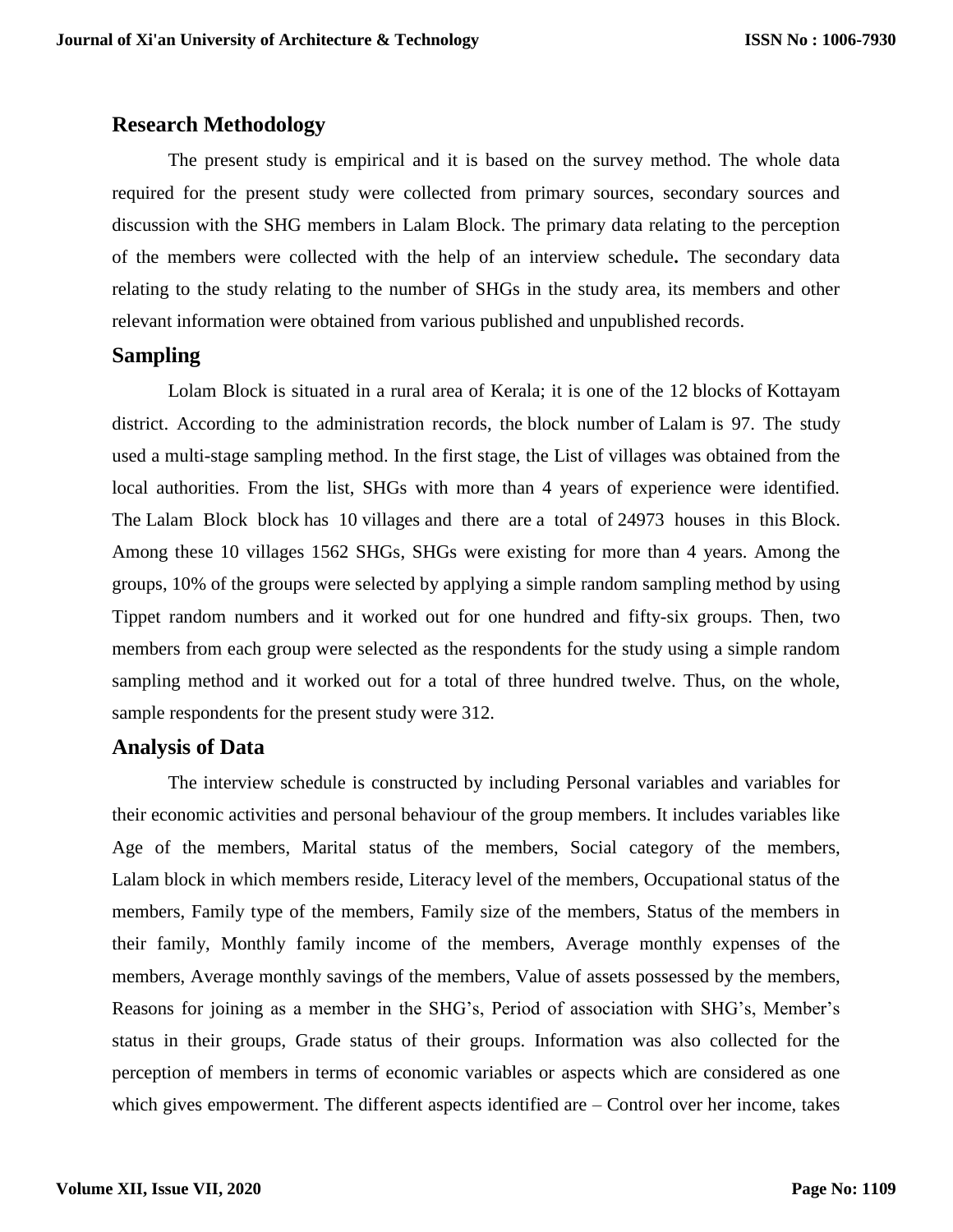part in a family expenditure, able to purchase consumable assets, efficiency in meeting expenditure on social function and education of children, access to household resources, promotion of savings, the decision on purchasing assets, freedom in joining SHGs, ability to conduct bank dealings freely and enhanced income and expenditure.

## **Tool Used for Analysis**

Perception of the members on the economic benefits derived by them on becoming a member in Self - Help Groups has been obtained using Likert's 4-point scale viz., benefit derived on account of the economic aspects identified has been significantly improved, improved, no change/ usual and no response. The impact of the socio-economic variables on the economic benefits gained by the members was analyzed using chi-square analysis. The results of such analysis are given in the following table.

| <b>Economic aspect</b>         | <b>Significantly</b> | <b>Improved</b> | No change/   | N <sub>0</sub>           |
|--------------------------------|----------------------|-----------------|--------------|--------------------------|
|                                | improved             |                 | <b>Usual</b> | response                 |
| Control over her personal      | 58                   | 42              |              |                          |
| Income                         |                      |                 |              |                          |
| Takes part in the family       | 56                   | 38              | 6            | $\overline{a}$           |
| Expenditure                    |                      |                 |              |                          |
| Able to purchase consumable    | 64                   | 31              | 5            |                          |
| Assets                         |                      |                 |              |                          |
| Expenditure on Social function | 62                   | 27              | 11           |                          |
| and education of children      |                      |                 |              |                          |
| Access to household resources  | 74                   | 26              |              |                          |
| Promotion of savings           | 82                   | 18              |              |                          |
| Decision on purchasing assets  | 66                   | 26              | 8            | $\overline{\phantom{0}}$ |
| Freedom in joining SHGs        | 73                   | 27              |              | $\overline{a}$           |
| Ability to conduct bank        | 52                   | 28              | 18           | $\overline{2}$           |
| dealings freely                |                      |                 |              |                          |
| Increase in income and         | 86                   | 14              |              | $\overline{\phantom{0}}$ |
| Expenditure                    |                      |                 |              |                          |

**Table: 1. Perception of Women towards Economic Variables** 

#### **Source: Primary Data**

#### **Analysis of the Influence of Socio-economic variables on economic Benefits**

To find out the influence of various demographic factors relating to the sample members (Independent Variables) on their perception on the Economic Benefits derived by them as members in SHG's (Dependent Variable). Null Hypotheses were formulated that "personal factors relating to the sample members do not significantly influence economic benefits derived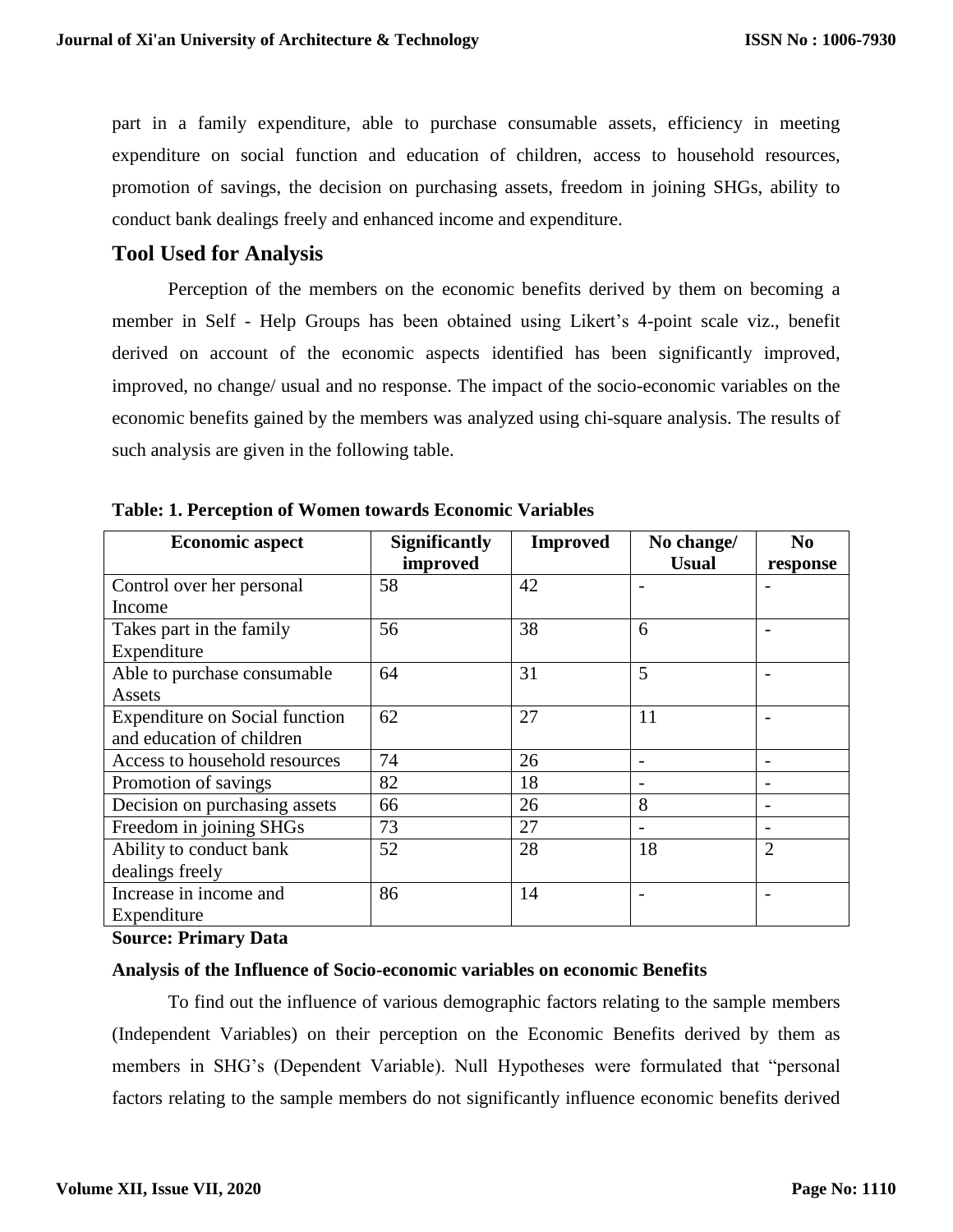by them because of their membership in SHGs". This hypothesis was tested with the help of the Chi-Square test and the result of the same is presented in Table  $-2$ .

| S.                      | <b>Variables</b>              | <b>Calculated</b> | <b>Table</b>     | <b>DF</b>      | <b>Significance</b> |  |
|-------------------------|-------------------------------|-------------------|------------------|----------------|---------------------|--|
| No.                     |                               | value             | value            |                |                     |  |
| $\mathbf{1}$            | Age of the members            | 3.34              | 9.49             | $\overline{4}$ | Not significant     |  |
| $\overline{2}$          | Marital status of the members | 5.262             | 5.99             | $\mathbf{2}$   | Not significant     |  |
| $\overline{\mathbf{3}}$ | Social category of the        | 55.748            | 9.49             | $\overline{4}$ | Significant         |  |
|                         | members                       |                   |                  |                |                     |  |
| $\overline{\mathbf{4}}$ | Taluk in which members        | 186.77            | 15.50            | 8              | Significant         |  |
|                         | reside                        |                   |                  |                |                     |  |
| 5                       | Literacy level of the members | 6.616             | 11.1             | 6              | Not significant     |  |
| $\overline{6}$          | Occupation status of the      | 235.105           | 11.1             | 10             | Significant         |  |
|                         | members                       |                   |                  |                |                     |  |
| $\overline{7}$          | Family type of the members    | 0.859             | 5.99             | $\overline{2}$ | Not significant     |  |
| 8                       | Family size of the members    | 0.825             | 9.49             | $\overline{4}$ | Not significant     |  |
| $\overline{9}$          | Status of the members' in     | 6.285             | 5.99             | $\overline{2}$ | Significant         |  |
|                         | their families                |                   |                  |                |                     |  |
| 10                      | Monthly family income of the  | 12.762            | 9.49             | $\overline{4}$ | Significant         |  |
|                         | members                       |                   |                  |                |                     |  |
| 11                      | Average monthly expenses of   | 8.798             | 9.49             | $\overline{4}$ | Not significant     |  |
|                         | the members                   |                   |                  |                |                     |  |
| 12                      | Average monthly savings of    | 13.460            | 9.49             | $\overline{4}$ | Significant         |  |
|                         | the members                   |                   |                  |                |                     |  |
| 13                      | Value of assets possessed by  | 7.429             | 9.49             | $\overline{4}$ | Not significant     |  |
|                         | the members                   |                   |                  |                |                     |  |
| 14                      | Awareness source              | 32.758            | 21.00            | 12             | Significant         |  |
| $\overline{15}$         | Reasons for joining as        | 34.208            | 15.5             | 8              | Significant         |  |
|                         | members in SHG's              |                   |                  |                |                     |  |
| 16                      | Promotion of their groups     | 26.790            | $\overline{5.5}$ | 8              | Significant         |  |
| 17                      | Period of association         | 5.983             | 9.49             | $\overline{4}$ | Not significant     |  |
| 18                      | Status of the members' in     | 12.933            | 5.97             | $\overline{2}$ | Significant         |  |
|                         | their groups                  |                   |                  |                |                     |  |
| 19                      | Grade status of their groups  | 3.247             | 5.99             | $\mathbf{2}$   | Not significant     |  |
| 20                      | Nature of savings of the      | 15.965            | 12.60            | 6              | Significant         |  |
|                         | members                       |                   |                  |                |                     |  |
| 21                      | Loan type received by the     | 27.916            | 12.6             | 6              | Significant         |  |
|                         | members                       |                   |                  |                |                     |  |

| Table: 2. Factors Influencing the Economic Benefits Derived by the Members – Chi-Square |
|-----------------------------------------------------------------------------------------|
| <b>Test</b>                                                                             |

**Source: Primary Data**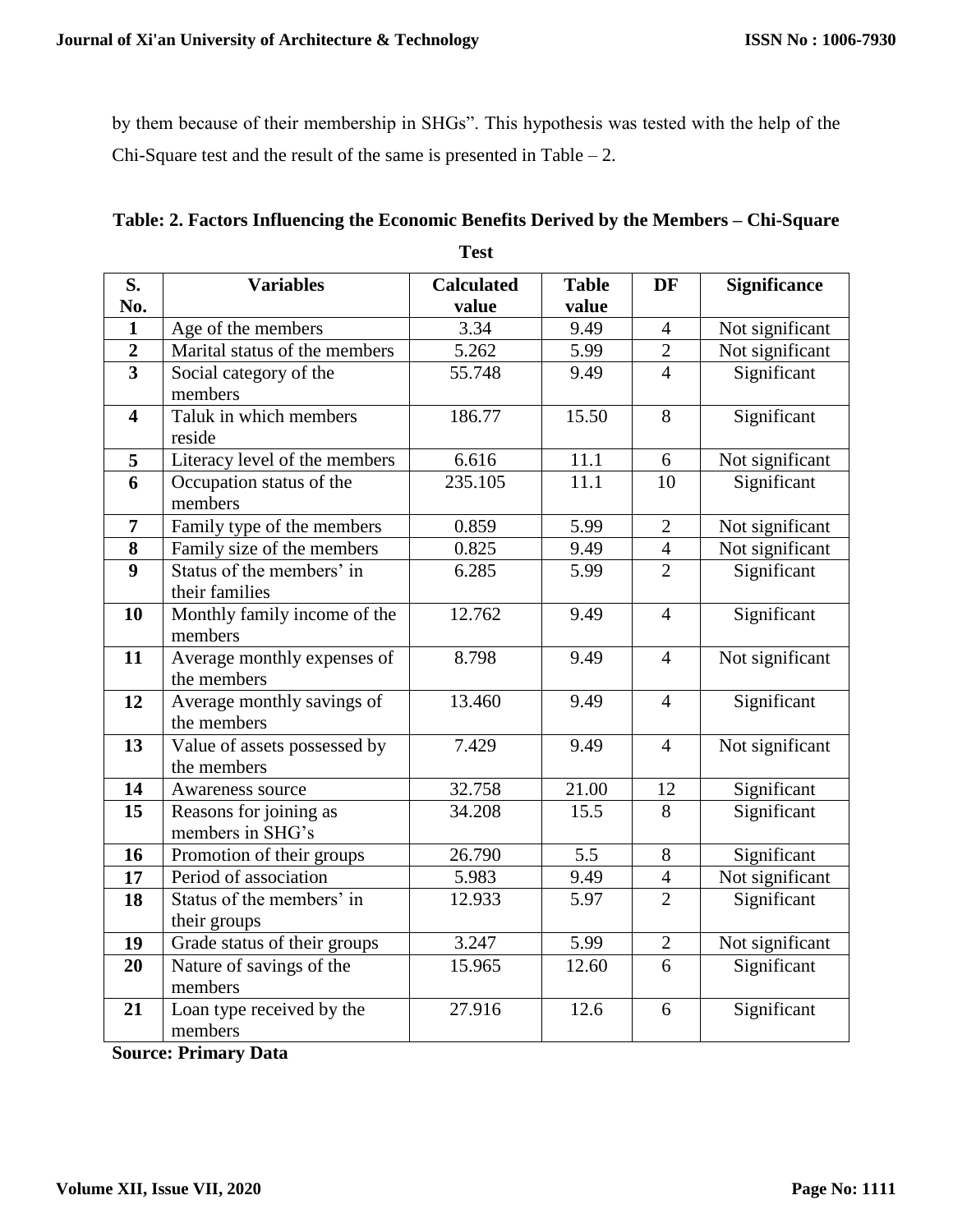The result of Chi-Square test from the above table indicates that the calculated values are more in the factors such as the social category of the members, Lalam block in which the members reside, occupational status of the members, the status of the member in their families, monthly family income of the members, the status of the members in their group, average monthly expenses of the members, average monthly savings of the members, awareness source about the SHG concept**,** reasons for joining as a member in SHG**,** mode of promotion of their group**,** status of the member in their groups, nature of savings, the benefit received by the member, loan type received by the member. Hence, these factors influenced the empowerment of women significantly. Hence, the null hypothesis is rejected and it is revealed that identified socio-economic factors played a significant role in enhancing the economic status of women on becoming the member in SHGs.

#### **Conclusion**

The above study justified the greater role played by the said socio-economic variables on becoming a member of SHGs. The process of women empowerment is conceptualized in terms of said factors as it was found that there was a significant change in the economic activities related to their daily life. Thus, they will be able to spend for the education of children and also on the purchase of household assets and they can meet financial challenges in the walks of their life. Hence, it is proved that SHG's in India are integrating the low-income segments with the other segments having moderate or more income ensuring them a better development in their position. It is significantly important that efforts to provide more help to increase the level of activities by adopting different strategies to have a sustainable improvement in the economic status of women.

#### **References**

- **1.** Govind , D. V. S. (2008). Socio-Economic Status for Women SHG Members, Emerging Dimensions in Self- Help Groups, *Dominant Publishers and Distributors* , New Delhi
- **2.** Jothy, K. & Sundar, I. (2002). Self-Help Groups under the women's development programme in Tamil Nadu: Achievements, bot t lenecks and r ecommend at io ns ", *Social Change*, *32*(3&4), pp. 195-204.
- **3.** Kala, G. S. (2004). Economic Empowerment of Women through Self-Help Groups", *Kisan World*, pp. 25-26.